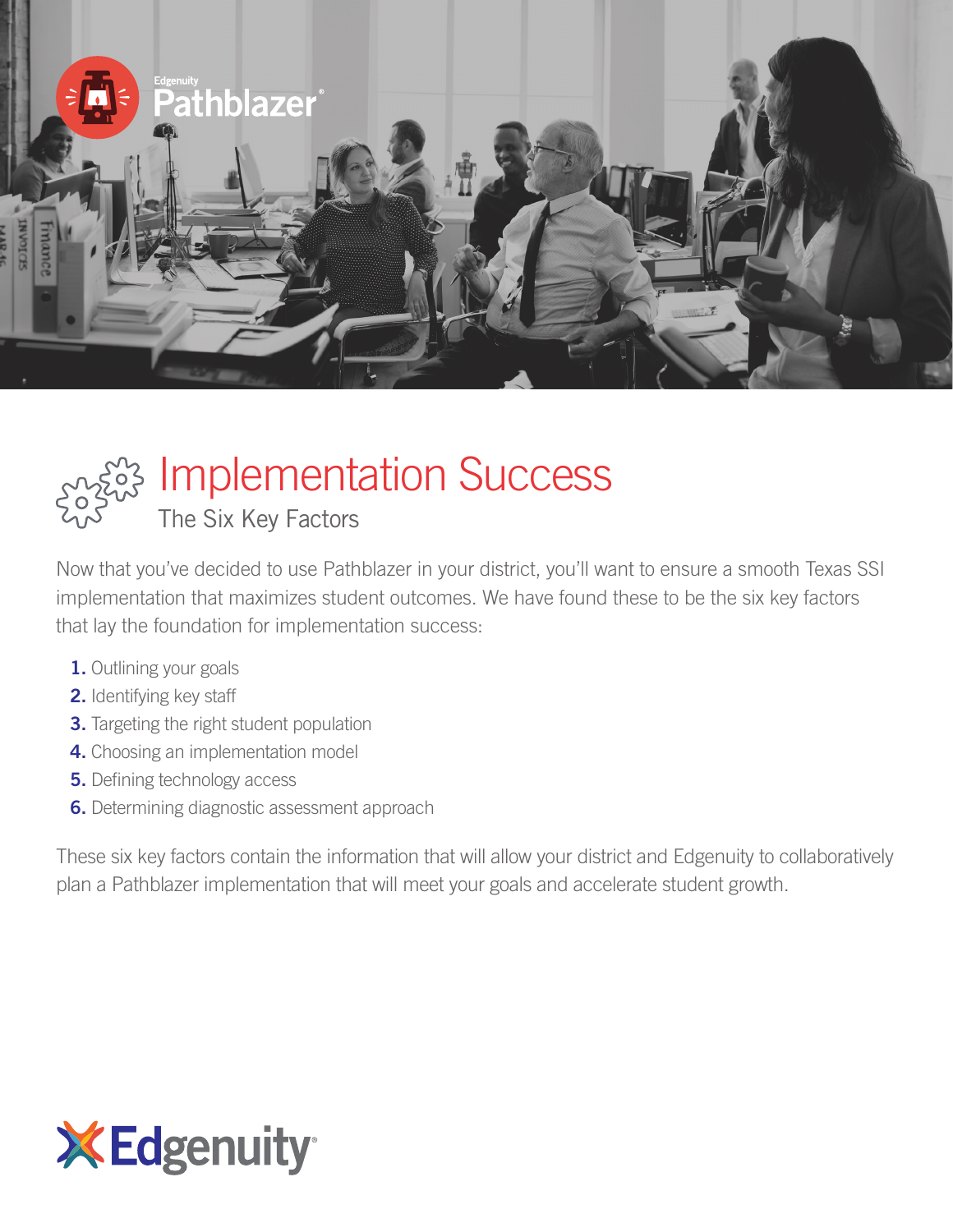#### 1. OUTLINING YOUR GOALS

Before you implement, it's helpful to outline your district's goals and decide how you will measure the success of your Texas SSI implementation. This will serve to keep everyone in the district aligned to the same goals and outcomes.

#### 2. IDENTIFYING KEY STAFF

It's important to identify a project manager, the person who will coordinate the implementation for the district. In addition, you'll want to identify all staff member who are key to the initiative's success. We find that a successful implementation generally includes a curriculum leader, a technology leader, site leaders, and a professional development leader.

# 3. TARGETING THE RIGHT STUDENT POPULATION

You will need to decide what student population you intend to target and how to identify that population. Do you want to target only students who have been identified for intervention, example Tier 2 students? Or do you want to accelerate learning for all students in a grade level? Pathblazer diagnostic tools can help you identify the right population at your school.

#### 4. CHOOSING AN IMPLEMENTATION MODEL

Here are some ways that schools typically integrate Pathblazer into the school day:

- Pull-out groups
- Self-contained intervention classrooms
- **Before or after school sessions**
- **During advisory period**
- Blended learning station rotation

Identifying when in the school day students will work in Pathblazer will ensure that student usage is at the levels needed to increase student achievement.

# 5. DEFINING TECHNOLOGY SUCCESS

You will want to evaluate what devices students will use to access the software and how many students per device. Will you be able to provide each student with a device, or will you need to rotate students on devices using a lab setting or a computer cart? It's a good idea to think about your device strategy for this year, along with planning ahead for the next several years.

# 6. DETERMINING YOUR DIAGNOSTIC APPROACH

Finally, you'll need to determine whether you are going to use the Pathblazer screener and diagnostic system to assess student needs or whether you are planning to use the assessment data from one of our partners—NWEA, Renaissance Star, or Scantron Global Scholar. Edgenuity can automate the use of assessment data from these partners to generate student learning paths without additional set up by your district.